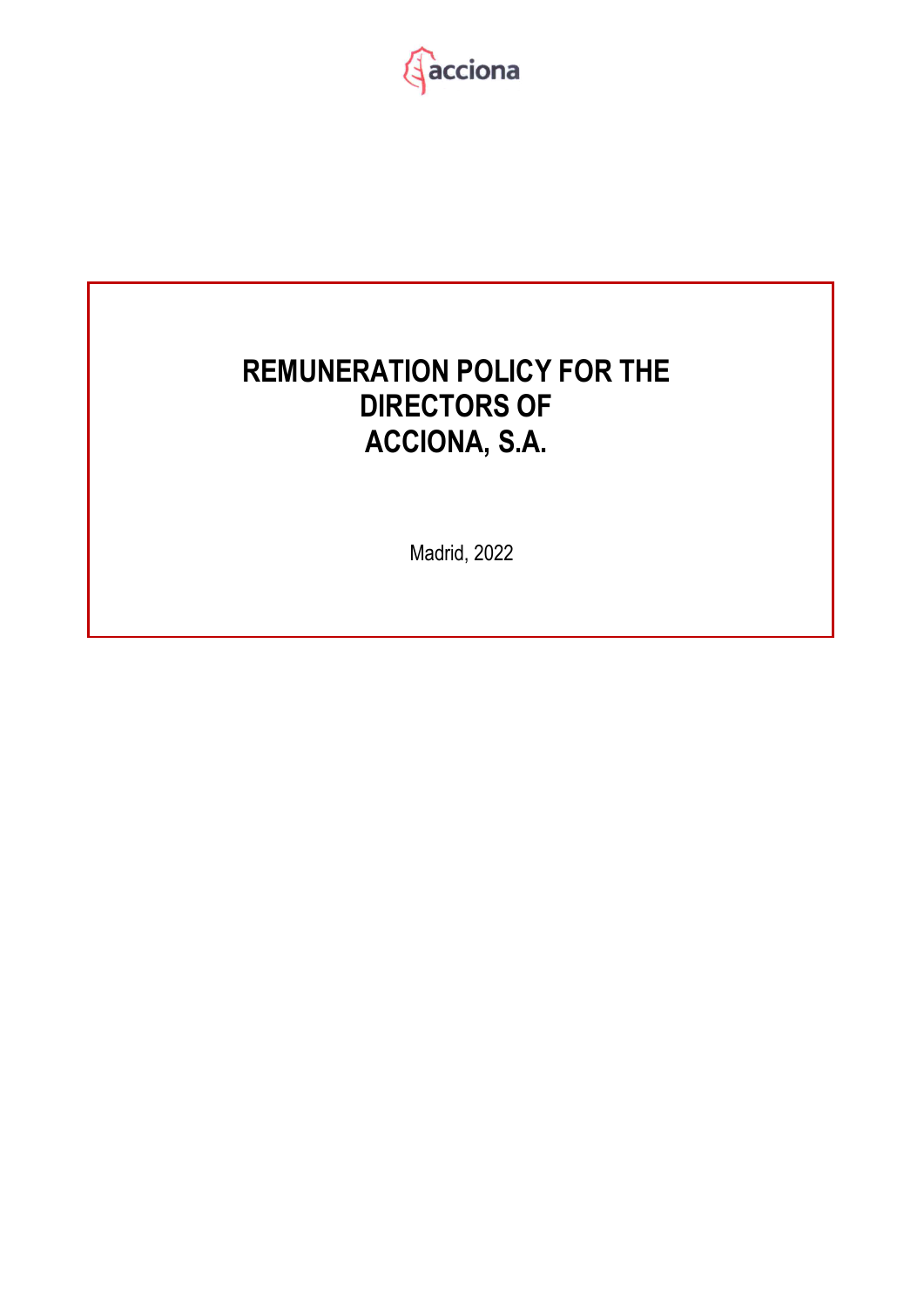<span id="page-1-0"></span>

## Contents

| 1.             |        |                                                                                                 |  |
|----------------|--------|-------------------------------------------------------------------------------------------------|--|
| 2.             |        |                                                                                                 |  |
| 3.             |        |                                                                                                 |  |
| 4.             |        | SYSTEM OF REMUNERATION OF THE BOARD OF DIRECTORS FOR ITS COLLECTIVE DUTIES  6                   |  |
|                | 4.1.   |                                                                                                 |  |
|                | 4.2.   |                                                                                                 |  |
|                | 4.3.   |                                                                                                 |  |
|                | 4.4.   |                                                                                                 |  |
| 5 <sub>1</sub> |        | SYSTEM OF REMUNERATION FOR THE PERFORMANCE OF EXECUTIVE FUNCTIONS 8                             |  |
|                | 5.1.   |                                                                                                 |  |
|                | 5.2.   |                                                                                                 |  |
|                | 5.2.1. |                                                                                                 |  |
|                | 5.2.2. | Annual variable remuneration for economic targets and annual variable remuneration for specific |  |
|                | 5.2.3. |                                                                                                 |  |
|                | 5.2.4. |                                                                                                 |  |
|                | 5.2.5. |                                                                                                 |  |
|                | 5.2.6. |                                                                                                 |  |
| 6.             |        |                                                                                                 |  |
|                | 6.1.   |                                                                                                 |  |
|                | 6.2.   |                                                                                                 |  |
|                | 6.3.   |                                                                                                 |  |
| 7.             |        |                                                                                                 |  |
| 8.             |        |                                                                                                 |  |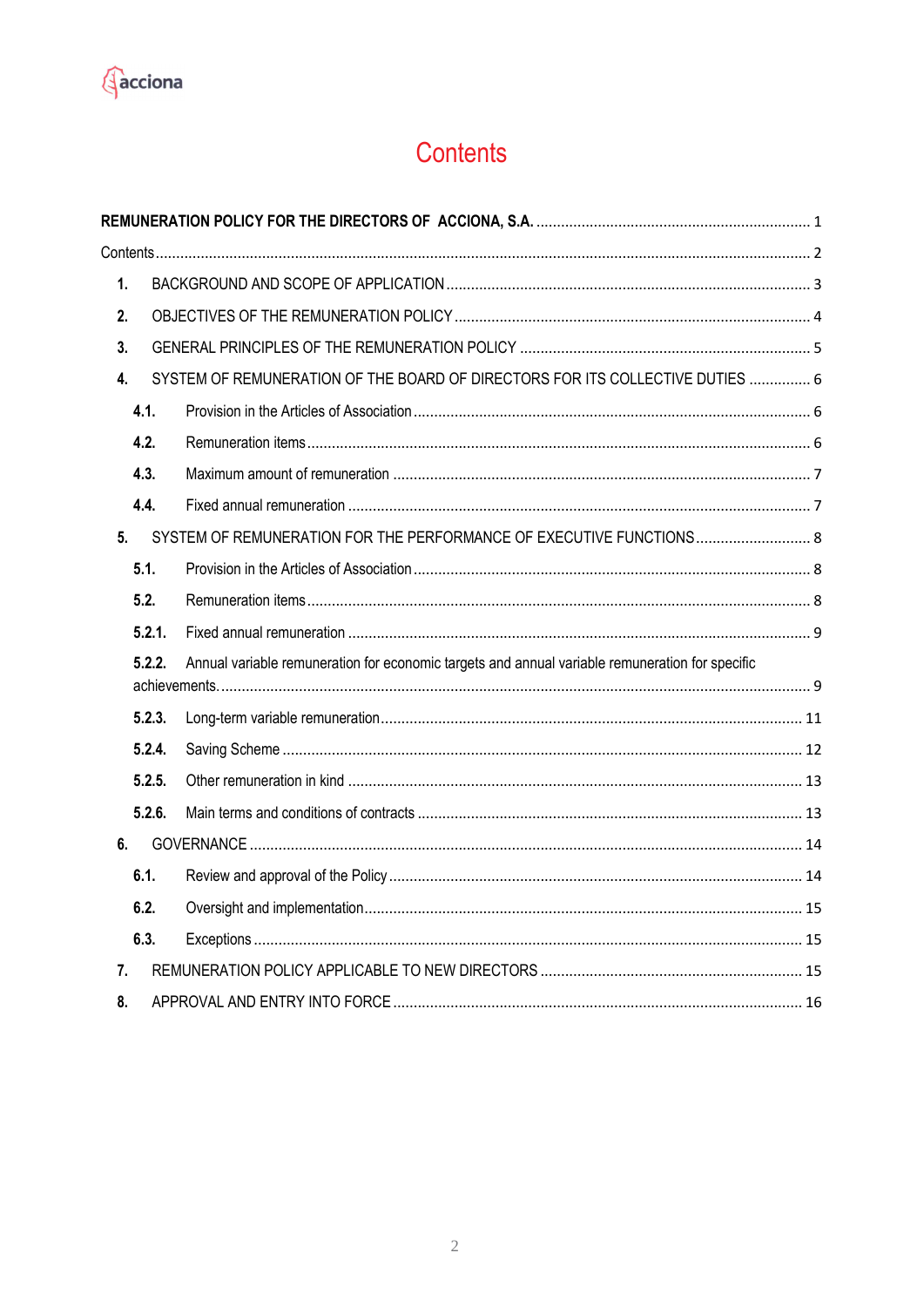

#### <span id="page-2-0"></span>**1.** BACKGROUND AND SCOPE OF APPLICATION

Pursuant to Article 529 *novodecies* of Royal Legislative Decree 1/2010, of 2 July, approving the consolidated text of the Corporate Enterprises Act (*Ley de Sociedades de Capital*) (the "**Corporate Enterprises Act**"), the General Shareholders' Meeting is responsible for approving the directors' remuneration policy as a separate item on the agenda, to be applied for a maximum period of three financial years. However, the proposals for new directors' remuneration policies must be submitted to the General Shareholders' Meeting before the end of the last financial year in which the previous scheme was applied. The General Meeting may determine that the new policy is applicable from the date of approval and for the next three financial years.

The aforementioned Article 529 *novodecies* has been amended as a result of the approval of Law 5/2021, of 12 April, which amends the consolidated text of the Corporate Enterprises Act, approved by Royal Legislative Decree 1/2010, of 2 July, and other financial regulations, in order to transpose into Spanish law Directive (EU) 2017/828 of the European Parliament and of the Council, of 17 May 2017, amending Directive 2007/36/EC as regards the encouragement of long-term shareholder engagement in listed companies, with the aim of bringing improvements in the field of corporate governance of listed companies in Spain, and in particular, in relation to directors' remuneration.

Article 31.9 of the Articles of Association of ACCIONA, S.A: ("**ACCIONA**" or the "**Company**", indistinctly) establish that the Company shall have a remuneration policy for directors adapted to the system for remuneration under the Articles of Association. It must be approved by the General Shareholders' Meeting, at least every three years, as a separate item on the agenda. It also stipulates that any modification or replacement to the remuneration policy shall require the prior approval of the General Meeting. Moreover, the General Meeting may decide that the new policy submitted for approval shall be applicable from the date of approval by the General Meeting and for the following three years.

In accordance with the above, the Board of Directors of ACCIONA, acting at the request of the Appointments and Remuneration Committee, agreed at its meeting of 18 May 2022, to propose to the General Shareholders' Meeting the Remuneration Policy for ACCIONA Directors, for its application from the time of its approval and for the following three years, i.e. 2023, 2024 and 2025 (the "**Remuneration Policy**" or the "**Policy**"), with the content established in the Corporate Enterprises Act.

This proposed Remuneration Policy is accompanied by a reasoned explanatory report from the Appointments and Remuneration Committee, in accordance with said Act. The two documents will be made available to the shareholders on the Company's website as soon as notice is published of the General Shareholders' Meeting to which the Remuneration Policy is submitted for approval.

This document identifies, includes and regulates, among other aspects, the procedures for the determination and approval of the Remuneration Policy, the frequency of its review, its general characteristics, its compatibility with the appropriate and effective management of risk, with the strategy, objectives, values, sustainability and long-term interests of the Company, the general principles of the Remuneration Policy, as well as the different remuneration schemes applied.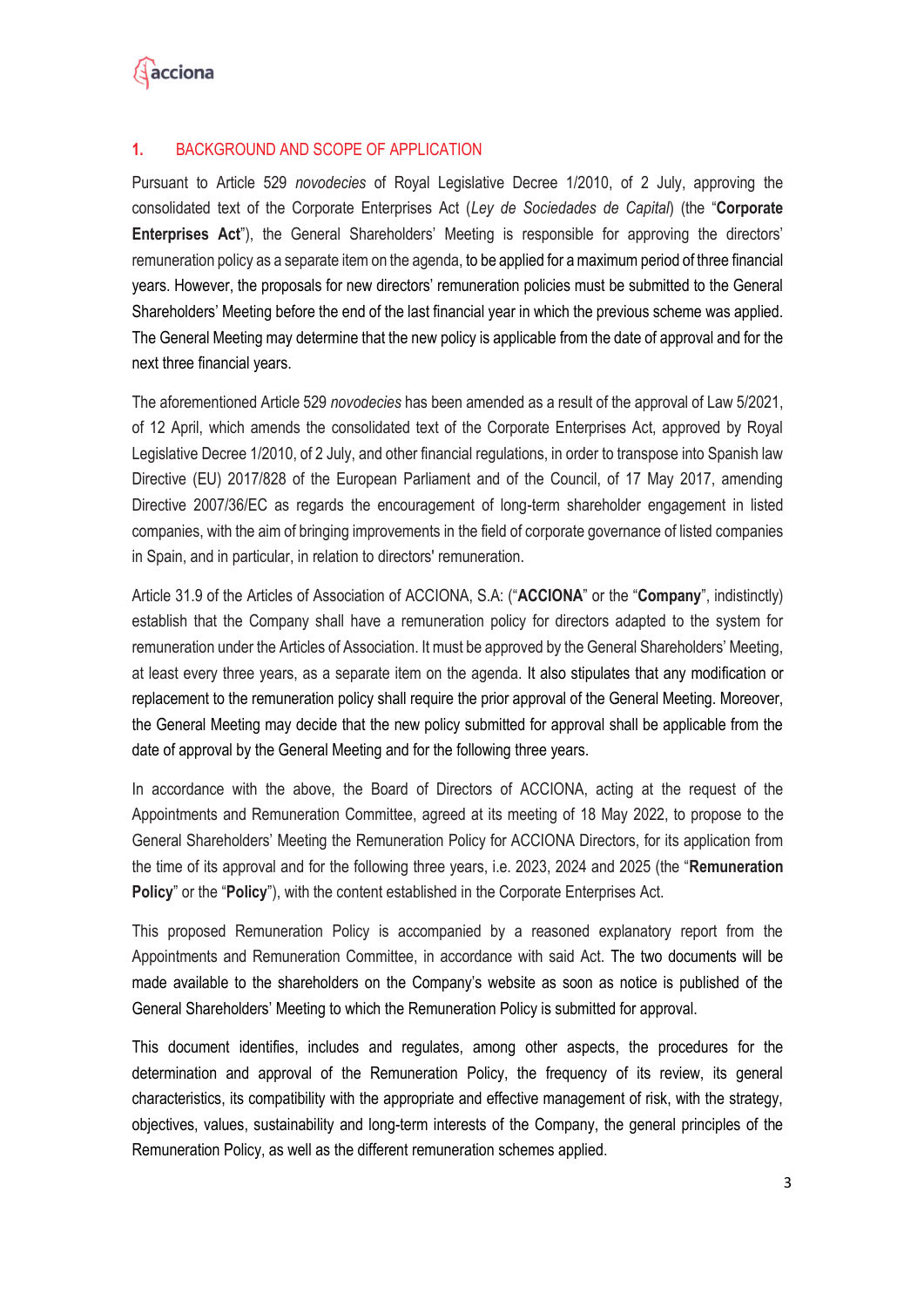

## <span id="page-3-0"></span>**2.** OBJECTIVES OF THE REMUNERATION POLICY

The main purpose of this Policy is, within the remuneration system provided for in the Articles of Association, to establish the remuneration bases for the members of ACCIONA's Board of Directors for the purpose of establishing a remuneration scheme that contributes to the creation of value for its shareholders in a sustainable manner over the long term and that is compatible with the business strategy, objectives, values and the long-term interests of the Company, both in absolute terms and when compared with its peers.

As a consequence of the above, the practical development of the Policy has been designed with the following objectives:

• Contribute to the business strategy and the long-term interests and sustainability of the Company by attracting, retaining and motivating the contribution of the staff the Company needs to cover the spectrum of knowledge, skills and experience required on its Board of Directors, ensuring that suitable candidates are available for the position, in accordance with applicable regulations.

In this regard, this Policy includes, among the characteristics of the remuneration elements described below, the mechanisms necessary to ensure that the remuneration system for ACCIONA Directors makes a reliable contribution to the achievement of the Company's strategic objectives and guarantees the Company's long-term sustainability. These mechanisms include, inter alia, the following:

- This Remuneration Policy for ACCIONA Directors is a competitive policy which seeks to attract, motivate and retain the ideal leaders for the fulfilment of the Company's strategy and its long-term sustainability.
- The Policy shall seek to avoid excessive risk-taking by Directors in the performance of their duties, including, where appropriate, the necessary safeguards to ensure cancellation or clawback of the remuneration in the event of the circumstances set out in sections 5.2.2 and 5.2.3.
- The remuneration scheme for Executive Directors will include periodically-reviewed indicators in order to further the implementation of ACCIONA's strategy at any given time.
- Strengthen the consistency of remuneration with effective risk management;
- Prevent conflicts of interest; and
- Drive and reinforce the achievement of the Company's results.

Ultimately, the purpose of this Policy is to define and control, in a clear and concise manner, the Company's remuneration practices towards its Directors in order to, in accordance with Articles 217 and 529 *novodecies* of the Corporate Enterprises Act, on the one hand, promote the long-term profitability and sustainability of the Company and, at the same time, incorporate the necessary safeguards to avoid excessive risk-taking and the rewarding of unfavourable results.

In accordance with the foregoing, the Remuneration Policy seeks to establish a remuneration scheme appropriate to the dedication and responsibility assumed by the persons to whom it applies. The objective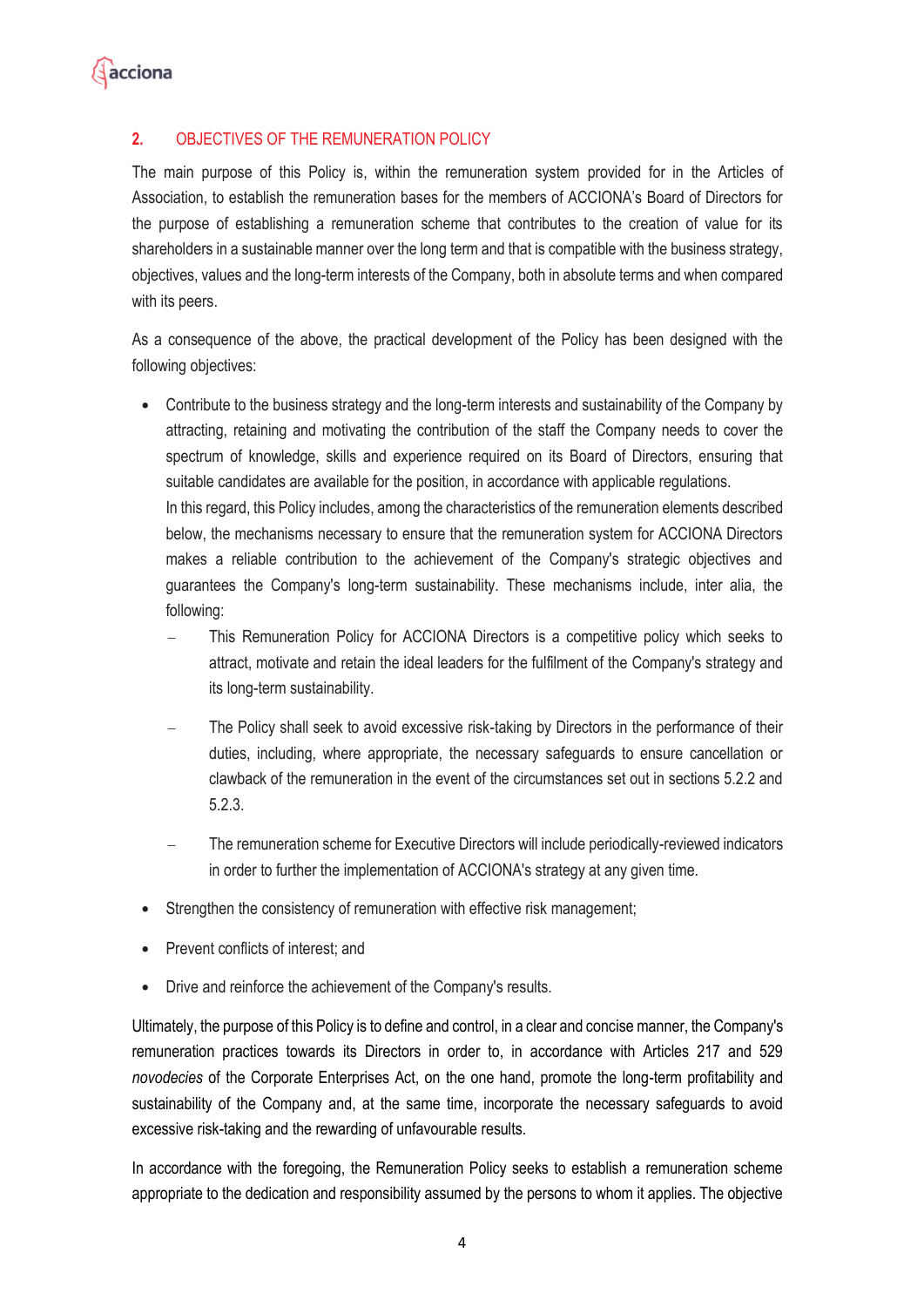

is, first, to attract and retain the most suitable profiles and, second, to contribute to the Company's ability to meet its strategic objectives within the framework in which it carries out its activity, all in accordance with the provisions of prevailing legislation.

In compliance with the provisions of Article 217 of the Corporate Enterprises Act, the remuneration shall be reviewed periodically to ensure that it is in reasonable proportion to the size of the Company, its economic situation and the market standards of comparable companies.

#### <span id="page-4-0"></span>**3.** GENERAL PRINCIPLES OF THE REMUNERATION POLICY

In order to ensure that the Company has an appropriate Remuneration Policy applicable to the Board of Directors, ACCIONA has deemed it appropriate to establish clear principles regarding corporate governance and the structure of the Policy.

The Company's Remuneration Policy, including that of the members of the Board of Directors exercising executive duties, is governed by the following principles:

- Consistency with business strategy: The Board of Directors shall define a remuneration consistent with the Company's business strategy, risk tolerance and values and long-term sustainability.
- Corporate governance and transparency: The Board of Directors shall adopt the necessary measures to ensure good governance and transparency of Directors' remuneration.
- Balanced design: The Board of Directors shall strive for a reasonable proportion between fixed and variable, annual and multi-year components, cash payments and shares. Specifically, variable remuneration must be relevant and incorporate technical safeguards to ensure that such remuneration is related to the professional performance of its beneficiaries and does not simply derive from the general evolution of the markets, the Company's sector of activity or similar circumstances. The Board shall in particular consider the specific situation of the Executive Directors, whose interests may already be aligned with those of the Company's shareholders; in which case, in order not to harm unnecessarily the liquidity of the shares and make an inappropriate use of the equity, there must be an attempt to avoid settling the variable remuneration by means of the delivery of shares or rights to shares.
- Internal equity: The Board of Directors shall endeavour to ensure that the remuneration system assigns similar remuneration to comparable duties and dedication.
- Alignment with market practice: The Board of Directors shall endeavour to ensure that Directors' remuneration is moderate and in line with that paid in the market in companies of a similar size and activity.
- Tied to employee conditions: The remuneration system applicable to ACCIONA employees has been taken into account in establishing the remuneration conditions for Executive Directors, as described in this Policy.

Specifically, in the preparation of this Policy, the aim has been to align it with the Company's general remuneration system, seeking in all cases to foster the commitment of all professionals to the Company, personal and corporate ethics, the promotion of strategic objectives and sustainable development.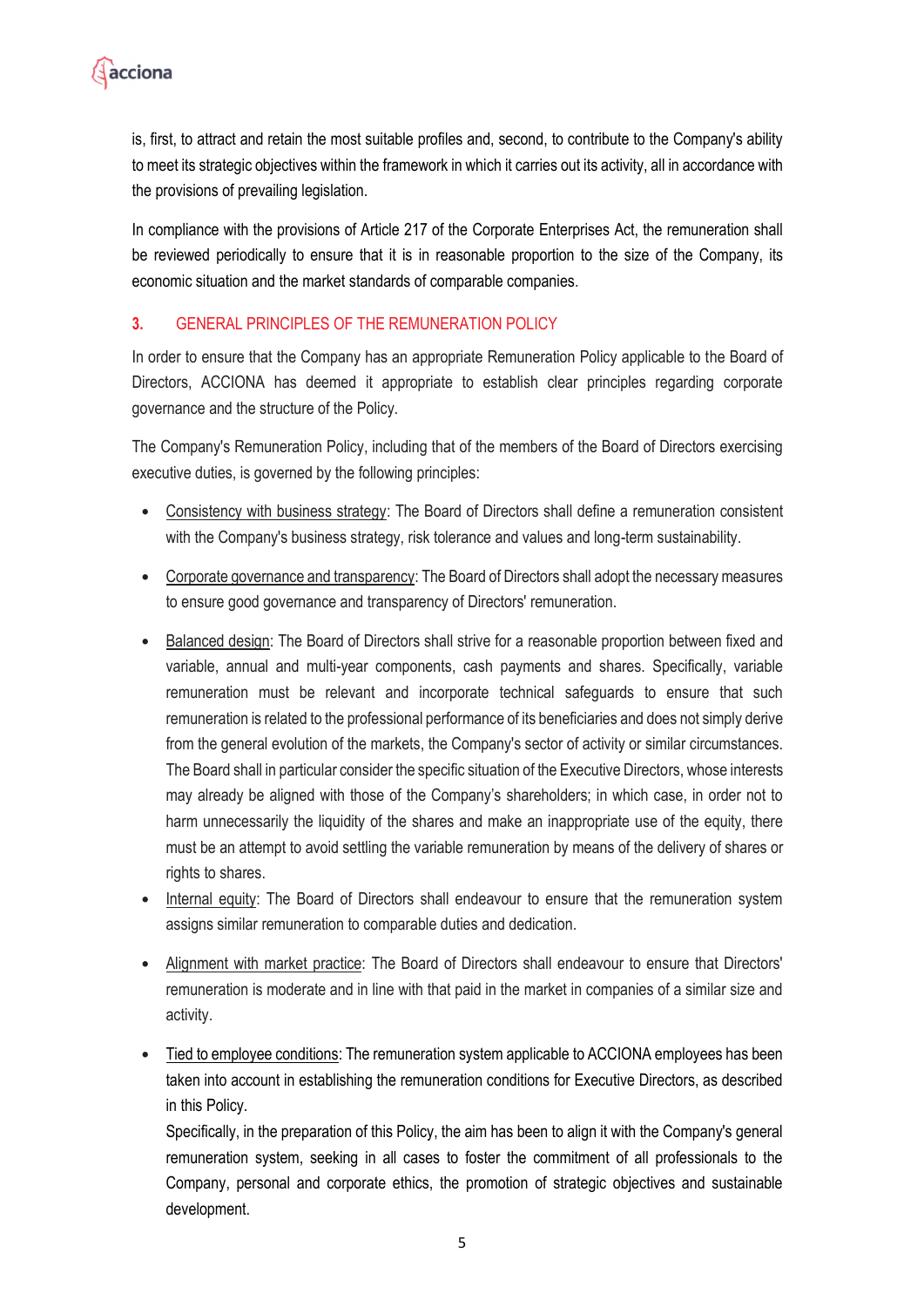

In this sense, the present Policy is aligned with that of the rest of the employees, rewarding them for the value they contribute and sharing the general principles:

- The ACCIONA remuneration package may be composed of fixed or variable components, or remuneration in kind and other social welfare benefits. In any case, in order to ensure the external competitiveness of all employees, remuneration is periodically reviewed against a group of comparable companies for ACCIONA.
- − Non-discrimination on the basis of gender, age, culture, religion or race is guaranteed in the application of remuneration practices and policies. In this respect, ACCIONA professionals are remunerated in a manner consistent with their level of responsibility and leadership. This favours the retention of key professionals and the attraction of the best talent.
- In line with the Company's remuneration practices, a significant part of the total remuneration of the Executive Directors is variable and is tied to the achievement of predetermined, specific, quantifiable financial, sustainability and value creation targets aligned with ACCIONA's interests.

#### <span id="page-5-0"></span>**4.** SYSTEM OF REMUNERATION OF THE BOARD OF DIRECTORS FOR ITS COLLECTIVE DUTIES

#### <span id="page-5-1"></span>**4.1.** Provision in the Articles of Association

Article 31.3 of ACCIONA's Articles of Association establishes that the remuneration of Directors, in their capacity as such, shall consist of a fixed annual allowance determined by their membership of the Board of Directors and the Committees to which the Director belongs and taking into consideration the duties and responsibilities attributed to each of them.

The amount of annual remuneration that may be paid by the Company to its Directors as a whole for forming part of the Board of Directors and its Committees shall be determined by the Remuneration Policy in force approved by the General Shareholders' Meeting. The Policy shall remain in force until the General Shareholders' Meeting agreed its modification, although the Board of Directors may reduce the amount in the years it considers appropriate.

Unless the General Meeting or the Remuneration Policy establishes otherwise, the exact amount to be paid within this maximum limit and its distribution among the various Directors shall be determined by the Board of Directors, subject to a report from the Appointments and Remuneration Committee, and taking into account the posts, functions and responsibilities attributed to each Director: whether they form part of the Board's Committees, the duties performed in them and other objective circumstances which are considered relevant.

In addition, and in accordance with article 31.11 of the Articles of Association, ACCIONA may take out civil liability insurance for its Directors under the usual conditions and in proportion to the circumstances of the Company itself.

#### <span id="page-5-2"></span>**4.2.** Remuneration items

In compliance with the foregoing provision of the Articles of Association, the remuneration system for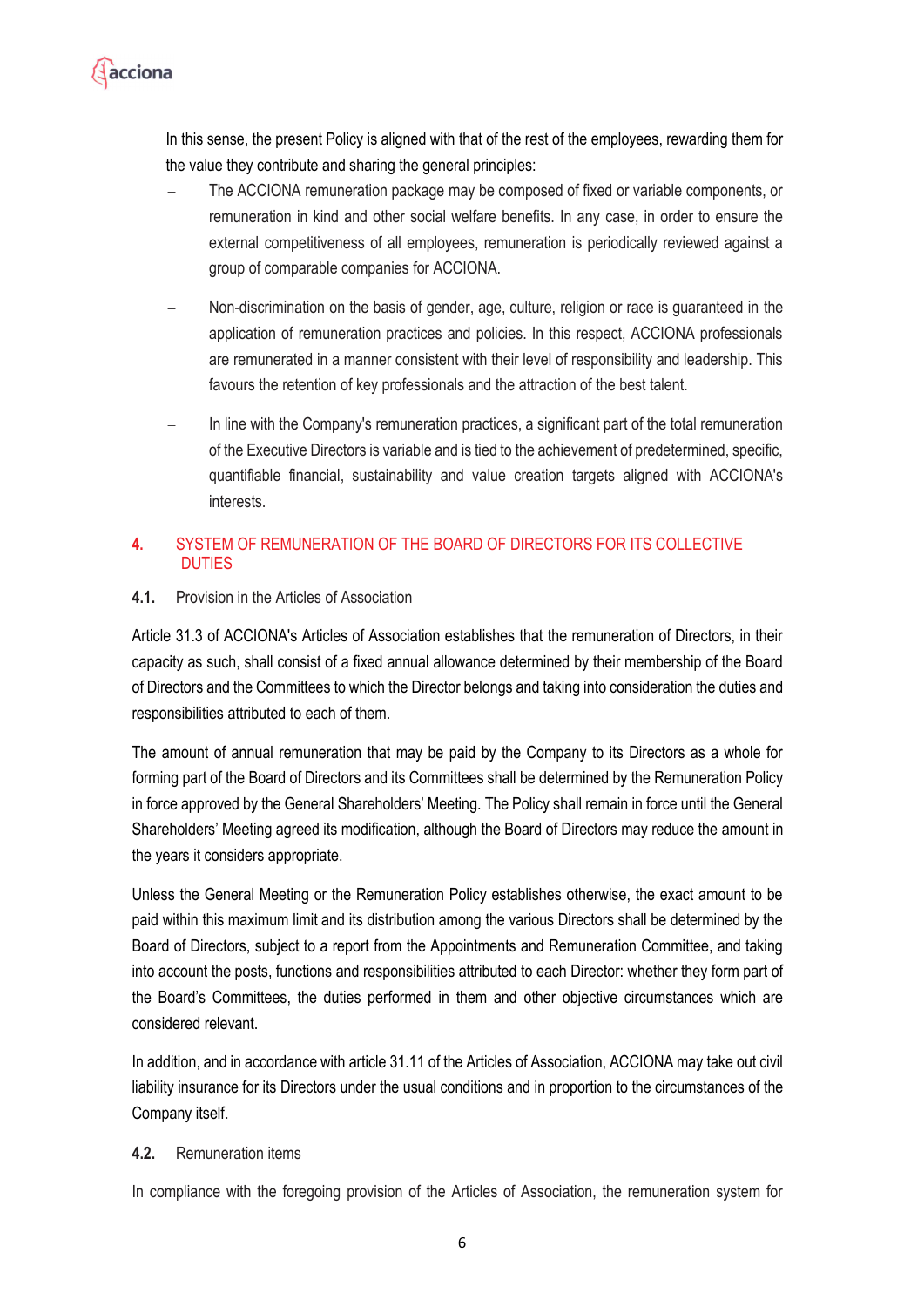

Directors for their collective oversight and decision-making duties consists of the following remuneration items:

- Fixed annual remuneration for membership of the Board of Directors.
- Additional fixed annual remuneration for membership of the following Delegated Board Committees:
	- − Executive Committee, if such a committee has been established.
	- − Audit and Sustainability Committee.
	- − Appointments and Remuneration Committee.
- Additional fixed annual remuneration for chairing Delegated Board Committees.
- Additional fixed annual remuneration for the position of Lead Independent Director.

Notwithstanding the above, the Executive Directors do not receive any remuneration for their collective oversight and decision-making functions.

In addition, ACCIONA has a civil liability insurance policy for its directors and officers, and pays the travel expenses of the Directors for the performance of their duties. Such duly documented expenses shall not be regarded as daily subsistence allowances.

#### <span id="page-6-0"></span>**4.3.** Maximum amount of remuneration

In accordance with the provisions of article 31.3 of ACCIONA's Articles of Association, the maximum amount of annual remuneration payable to the Directors as a whole (except for the Executive Directors) in their capacity as such is 1,700,000 euros. This amount may be updated during the term of the Policy by resolution of the General Shareholders' Meeting.

Unless the General Shareholders' Meeting determines otherwise, the distribution of remuneration among the Directors shall be established by resolution of the Board of Directors, which shall take into consideration the functions and responsibilities attributed to each Director, membership of Board Committees and such other facts it deems relevant.

#### <span id="page-6-1"></span>**4.4.** Fixed annual remuneration

The Board of Directors is responsible for distributing the maximum annual amount among its members and for this purpose shall establish the criteria for determining the amounts corresponding to each Director, taking into account, in addition to any other objective circumstances it deems relevant:

- The category of the Director.
- The role played by the Director on the Board of Directors and on any of its Committees.
- The specific tasks and responsibilities undertaken during the year.
- The experience and knowledge required to perform these tasks.
- The amount of time and dedication required to fulfil it.

Specifically, of the maximum amount set in section 4.3, the Board of Directors has decided on the following amounts to be paid as fixed annual allowance: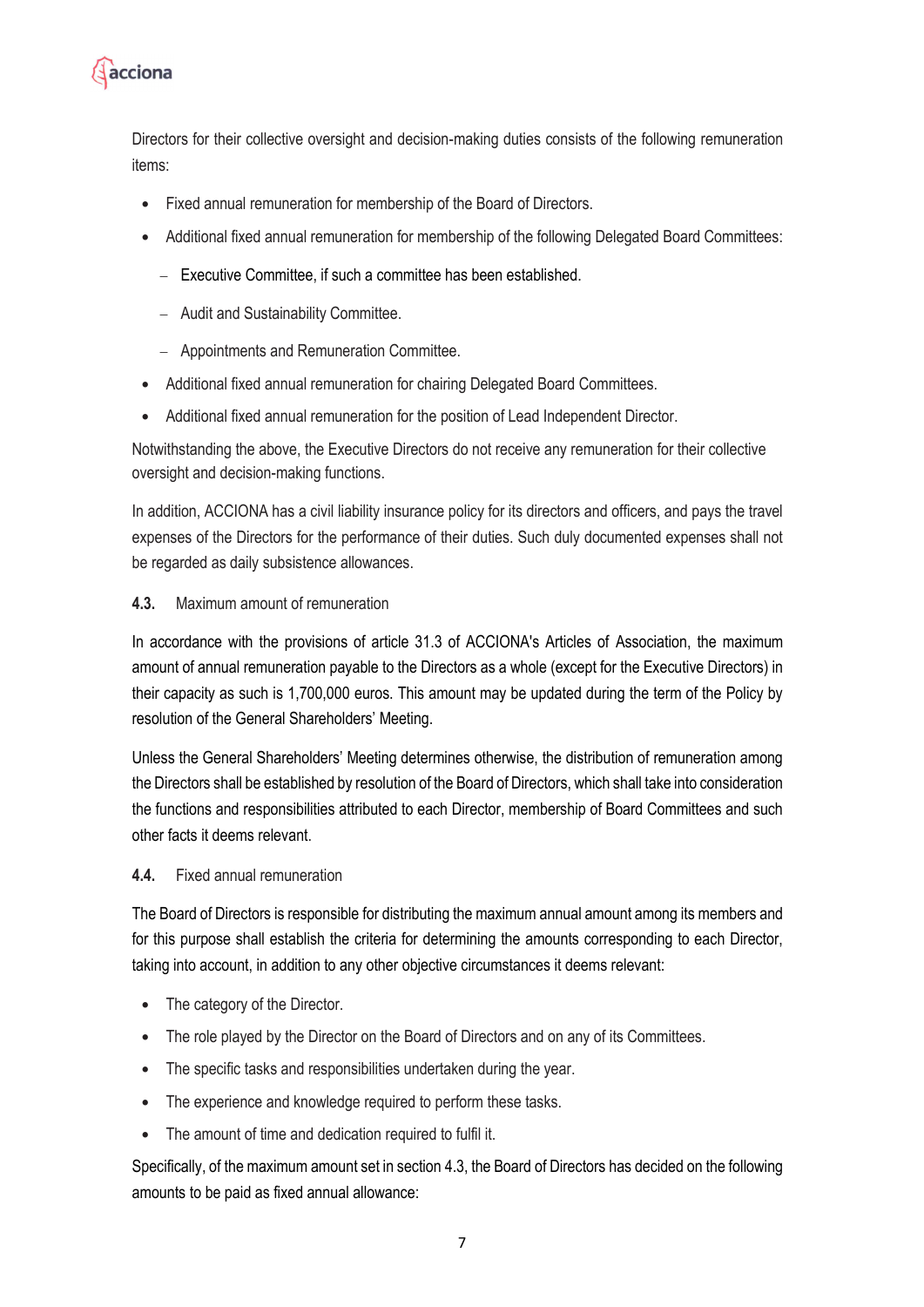

- a) Allowance for membership of the Board of Directors (excluding, for clarification purposes, Executive Directors): 100,000 euros.
- b) Additional allowance for chairing the Board of Directors: no allowance.
- c) Allowance for membership of the Audit and Sustainability Committee: 70,000 euros.
- d) Additional allowance for chairing the Audit and Sustainability Committee: 18,000 euros.
- e) Allowance for membership of the Appointments and Remuneration Committee: 55,000 euros.
- f) Additional allowance for chairing the Appointments and Remuneration Committee: 11,000 euros.
- g) Additional allowance for membership of the Executive Committee (if such a Committee has been established): 55,000 euros.
- h) Additional allowance for the position of Lead Independent Director: 30,000 euros.

The Board of Directors may amend the aforementioned amounts of remuneration within the maximum amount of annual remuneration approved by the General Meeting to be paid to all Directors in their capacity as such. The remuneration system, as well as the details of remuneration, shall be disclosed on an annual basis in the corresponding Annual Directors' Remuneration Report.

#### <span id="page-7-0"></span>**5.** SYSTEM OF REMUNERATION FOR THE PERFORMANCE OF EXECUTIVE FUNCTIONS

#### <span id="page-7-1"></span>**5.1.** Provision in the Articles of Association

Article 31.4 of the Articles of Association provides that the remuneration derived from membership of the Board of Directors shall be compatible with any other remuneration (fixed salaries; variable remuneration based on the achievement of business, corporate and/or personal performance objectives; indemnities for termination of Directors for reasons other than breach of their duties; pension schemes; and deferred remuneration items) which, upon proposal of the Appointments and Remuneration Committee and by resolution of the Board of Directors, may correspond to the Director for the performance of other duties in the Company, whether executive duties of senior management or otherwise, other than those of collective oversight and decision-making which they perform as members of the Board.

Article 31.5 of the Articles of Association establishes that, subject to a resolution of the General Shareholders' Meeting with the legally required scope, Executive Directors may also be remunerated by the delivery of shares or share options or by any other remuneration scheme indexed to the value of the shares.

#### <span id="page-7-2"></span>**5.2.** Remuneration items

In compliance with the foregoing provisions of the Articles of Association, the remuneration system for Executive Directors consists of the following elements of remuneration, which are implemented in the respective contracts approved in accordance with Article 249 of the Corporate Enterprises Act:

- Fixed annual remuneration.
- Annual variable remuneration for meeting economic targets and annual variable remuneration for specific achievements.
- Long-term variable remuneration.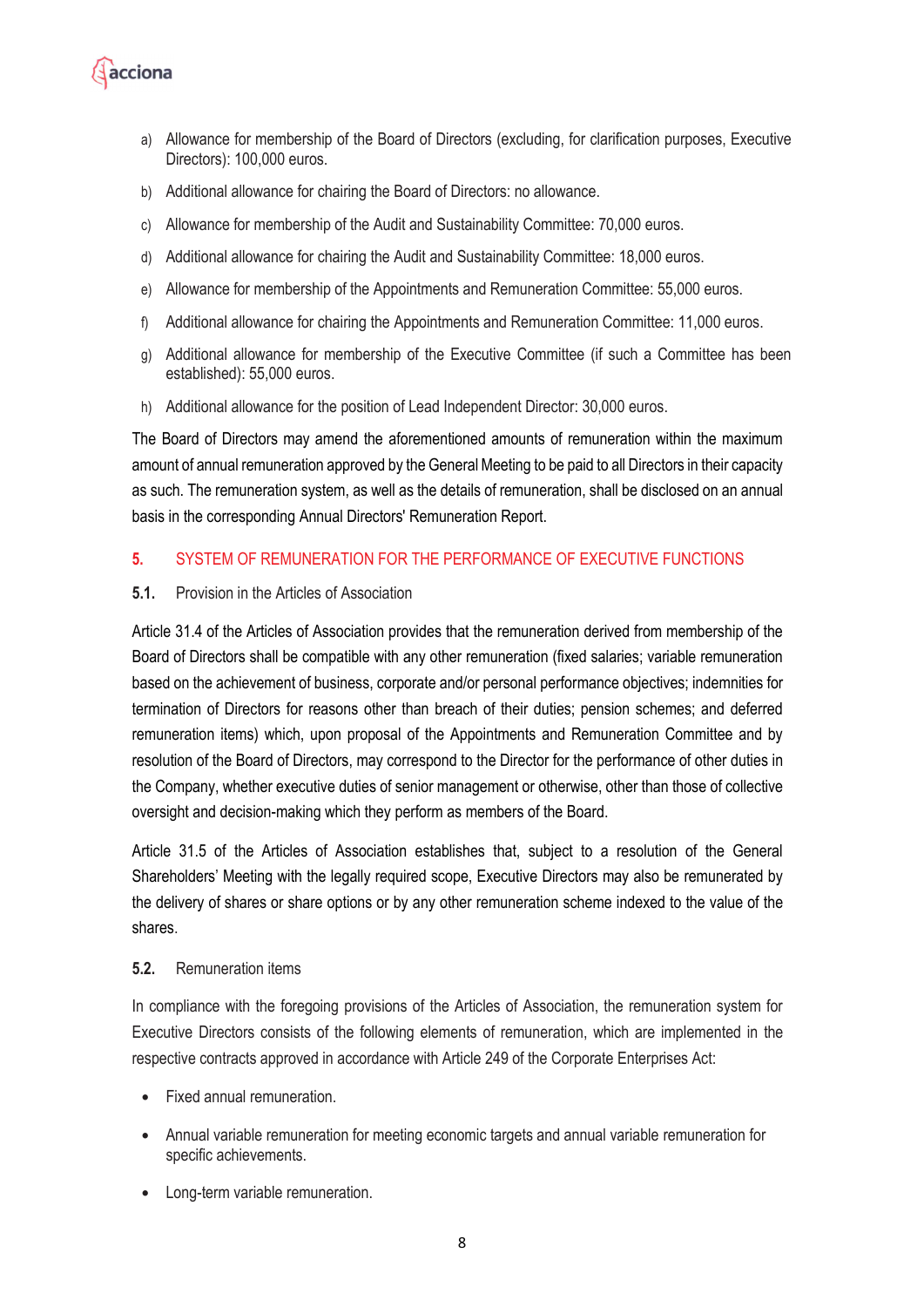

- Saving Schemes, and
- Remuneration in kind.

The remuneration mix for Executive Directors, made up of the items specified and described below, gives a significant weight to variable remuneration as a proportion of total remuneration. In particular, the benchmark amount of annual variable remuneration corresponding to a level of compliance of 100% with the targets established is three times the fixed salary.

In accordance with Article 529 *octodecies* and *novodecies* of the Corporate Enterprises Act, the aspects that must necessarily be included in the Policy with respect to Executive Directors are set out below.

#### <span id="page-8-0"></span>**5.2.1.** Fixed annual remuneration

Executive Directors shall be entitled to receive a fixed remuneration for the increased level of dedication and responsibility involved in the performance of their duties, which shall be competitive in relation to the usual industry standards for positions of the level of responsibility they hold.

The Executive Chairman shall receive a fixed gross annual remuneration of 1,375,000 euros in 2022. The Executive Vice-Chairman shall receive a fixed gross annual remuneration of 738,000 euros in 2022.

These amounts shall remain fixed unless the Board of Directors agrees to update them. In this respect, the Board of Directors may revise, at the proposal of the Appointments and Remuneration Committee, the amounts corresponding to the fixed remuneration of Executive Directors based on their performance, market information on remuneration in comparable companies at global level with a remuneration range within the median and 75% percentile, and the Company's results. Such revision shall be included in the Annual Directors' Remuneration Report which the Board of Directors shall make available to the shareholders yearly when convening the General Shareholders' Meeting for a consultative vote and which is available to the shareholders on the Company's website.

<span id="page-8-1"></span>**5.2.2.** Annual variable remuneration for economic targets and annual variable remuneration for specific achievements.

The main reference point for setting the variable remuneration of Executive Directors is the achievement of the financial targets established in the annual budgets, where the evaluation of the individual professional performance of each Director is also essential, as judged by the Appointments and Remuneration Committee and ultimately approved by the Board of Directors.

The benchmark amount of annual variable remuneration corresponding to a level of compliance of 100% with the targets established is three times the fixed salary.

For the assessment of the achievement of the annual financial targets, account is taken of those relating to EBITDA, PBT and debt level, and other financial targets established at the beginning of the year and aligned with the Company's strategy. In addition to the generation of economic value, targets shall encompass objectives that contribute to the development of a business model that promotes balanced and sustainable development.

The annual assessment of the performance of the Executive Directors also includes specific sustainability targets and metrics. Variable remuneration incorporates the necessary cautionary measures to ensure that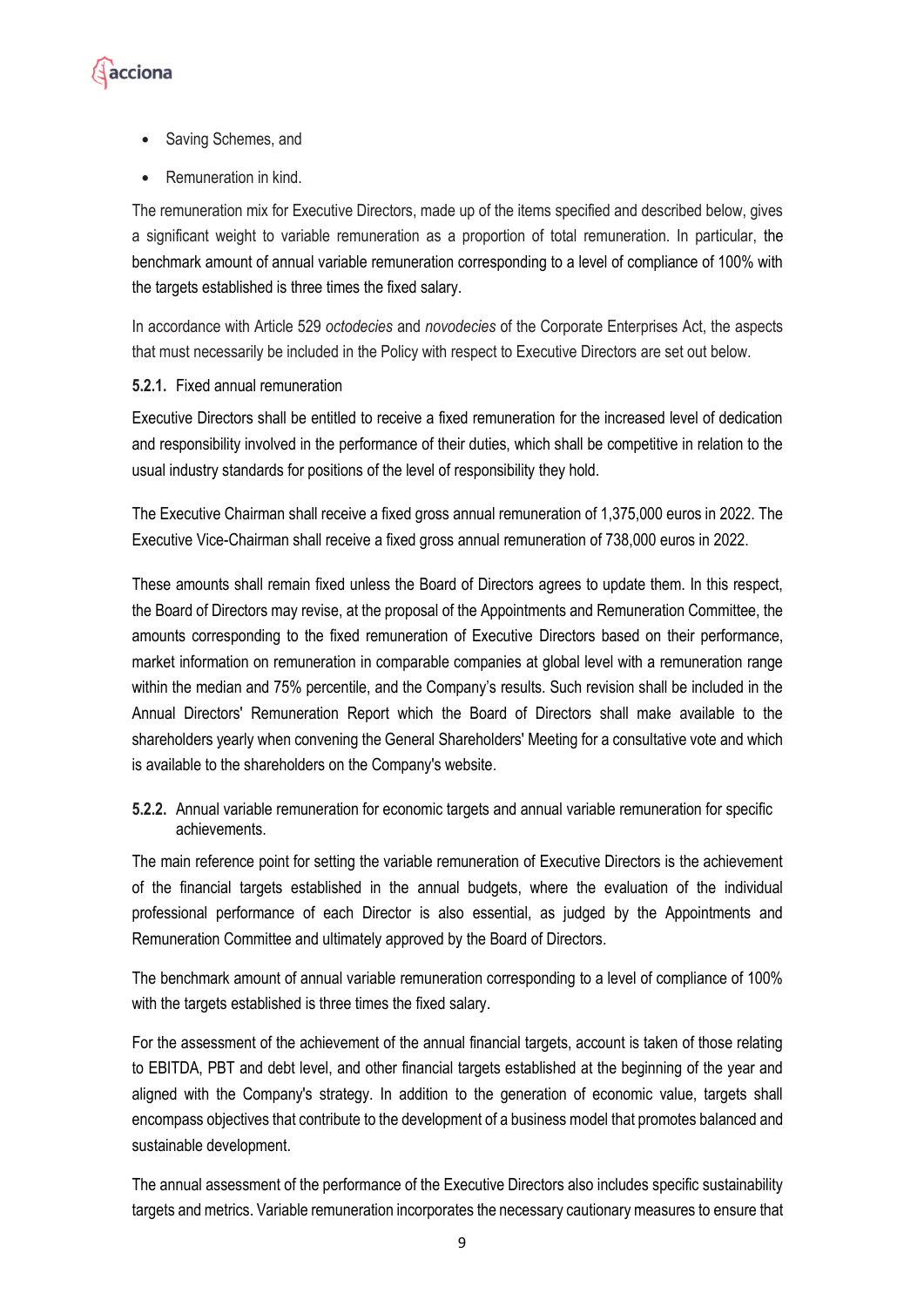

such remuneration is related to the professional performance of its beneficiaries and does not simply derive from the overall performance of the stock markets or of the Company's sector of activity.

The Board of Directors may amend the targets set for each financial year to reflect the Company's strategic priorities and to ensure that incentives are aligned with value creation, shareholders' interests and longterm sustainable development.

In calculating the amount of the annual variable remuneration, the Appointments and Remuneration Committee shall consider: (i) the degree of achievement and weighting of each of the objectives individually; and (ii) the overall degree of achievement of the objectives as a whole. To this end, the target assessment procedures established by the Company shall be applied. In this evaluation function, the Appointments and Remuneration Committee may be assisted by other committees and areas of the Company, which provide information on financial and non-financial performance, as well as on environmental, social and corporate governance factors. Both in setting the objectives and in assessing compliance with them, the Appointments and Remuneration Committee also considers any associated risks.

The annual variable remuneration is settled on an accrual basis after the Board of Directors has prepared the Financial Statements, taking into account, where applicable, any qualifications that may be included in the auditor's report and that result in a material restatement of the consolidated annual financial statements of ACCIONA and its Group (other than a modification of the accounting standards) in one of the financial years taken into consideration for determining the remuneration; and the specific amount has been established at the proposal of the Appointments and Remuneration Committee, subject, in accordance with best corporate governance practices, to sufficient verification that the previously established performance or other conditions have been effectively fulfilled.

Within three (3) years from the date on which the payments were made for which reimbursement is claimed, ACCIONA may ask the directors: (i) to return the amounts paid when the calculation has been made on the basis of data whose inaccuracy has subsequently been manifestly demonstrated; and, (ii) to return the amounts paid, and/or non-payment of the amounts to which they are entitled where the Director has committed a serious breach of the duties of diligence or loyalty with which they must perform their duties in ACCIONA, or for any other serious and culpable breach of the obligations assumed by the Executive Directors by virtue of the contracts entered into with ACCIONA for the performance of their executive duties.

In the event of termination of the contractual relationship before the end of the vesting period of the annual variable remuneration for reasons not attributable to the Executive Director, the Executive Director shall be entitled to receive the proportional part corresponding to the effective period in which his services were rendered in the financial year in which the termination occurs.

The annual variable remuneration will be settled either in cash at the time of payment, or deferred through an extraordinary contribution to a Saving Scheme (as defined in section 5.2.4 of this document), as chosen by each Executive Director.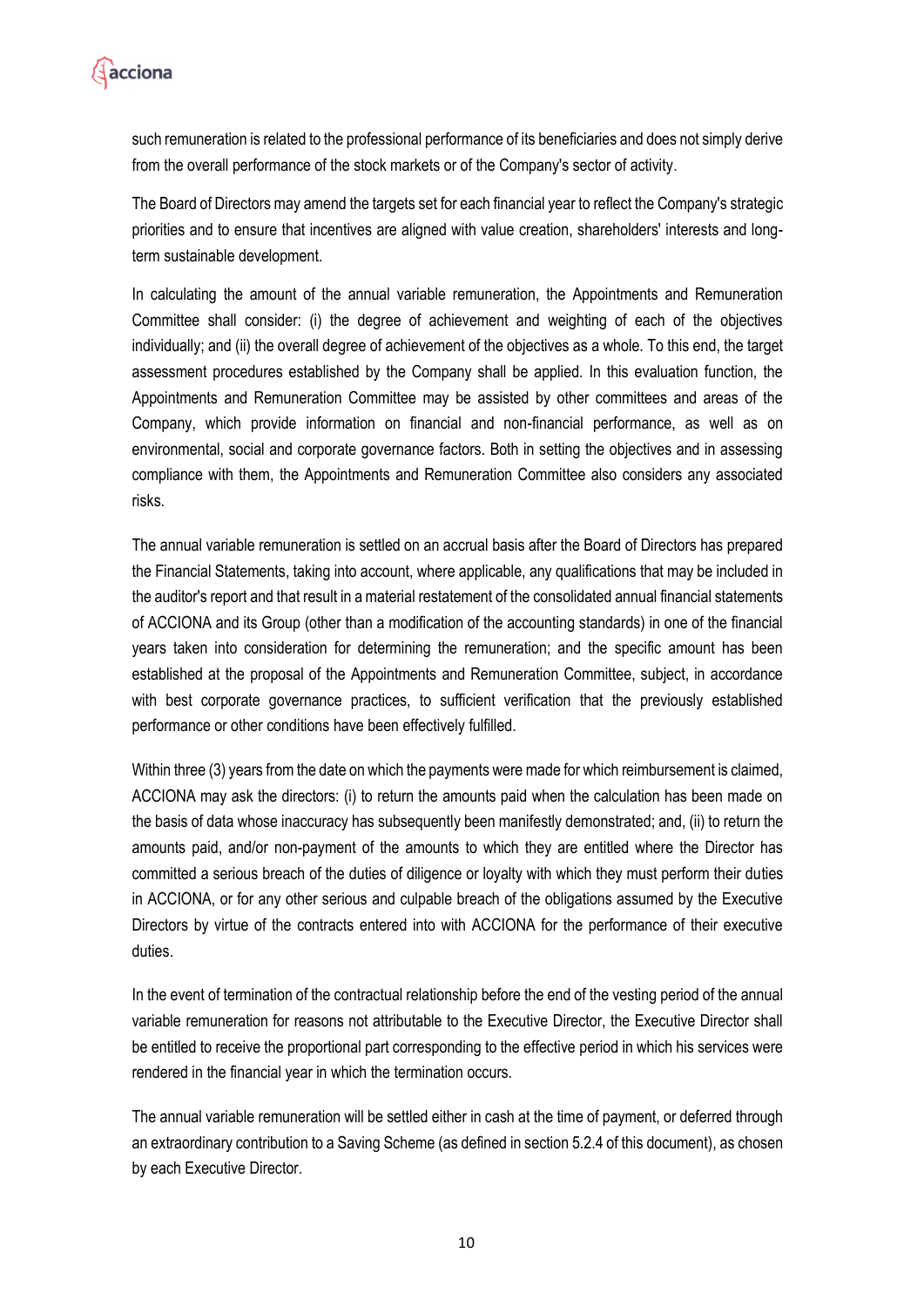

In addition to the above, the Board of Directors, at the proposal of the Appointments and Remuneration Committee, may approve additional variable incentives tied to the achievement of specific projects and/or strategic milestones whose success may have a significant impact on ACCIONA's strategy and results.

Any such incentives will be included in the Annual Report on Directors' Remuneration.

#### <span id="page-10-0"></span>**5.2.3.** Long-term variable remuneration

Executive Directors may be the beneficiaries of long-term remuneration schemes whose aim is the creation of value and which are implemented by cash payments, through the delivery of shares or rights to shares and/or through extraordinary contributions to the Saving Scheme, as well as any other remuneration system which is benchmarked against the value of shares or linked to the long-term creation of value for shareholders.

The decision to award remuneration schemes consisting of the delivery of shares or rights to them, as well as any other remuneration scheme which uses as a benchmark the value of ACCIONA shares, corresponds by law and the Articles of Association to the General Shareholders' Meeting, following a report from the Appointments and Remuneration Committee.

The application of any of these remuneration schemes to the Executive Directors is expressly provided for in articles 31.4 and 31.5 of ACCIONA's Articles of Association and in articles 55.1 and 55.4 of the Board of Directors' Regulations.

Long-term remuneration schemes for Executive Directors shall have the following characteristics:

- 1. The schemes must cover a minimum period of three years.
- 2. The metrics to be used and the targets to be met shall be defined by the Board of Directors, at the proposal of the Appointments and Remuneration Committee, ensuring in all cases that they are related to value creation and the professional performance of its beneficiaries and are not simply derived from the overall performance of the stock markets or of the Company's sector of activity.

Metrics which measure value creation directly and/or indirectly may be included within the Board of Directors' freedom of decision. The following metrics may be included, among others:

- Total Shareholder Return (and its corresponding rate) for the reference period, as the measure of value creation for shareholders;
- Net Debt/EBITDA ratio, on a consolidated basis at the close of the last financial year in the reference period;
- Ordinary profit before tax for the reference period;
- Net earnings by share for the reference period;
- Comparison of the estimates of the future price of ACCIONA shares and recommendations of no fewer than four analysts who carry out a significant monitoring of the share in December of the financial year before the reference period and January of the year following the conclusion of the reference period; and
- Comparison of the price of ACCIONA shares, measured against the IBEX-35 index between the first and last financial years of the last reference period.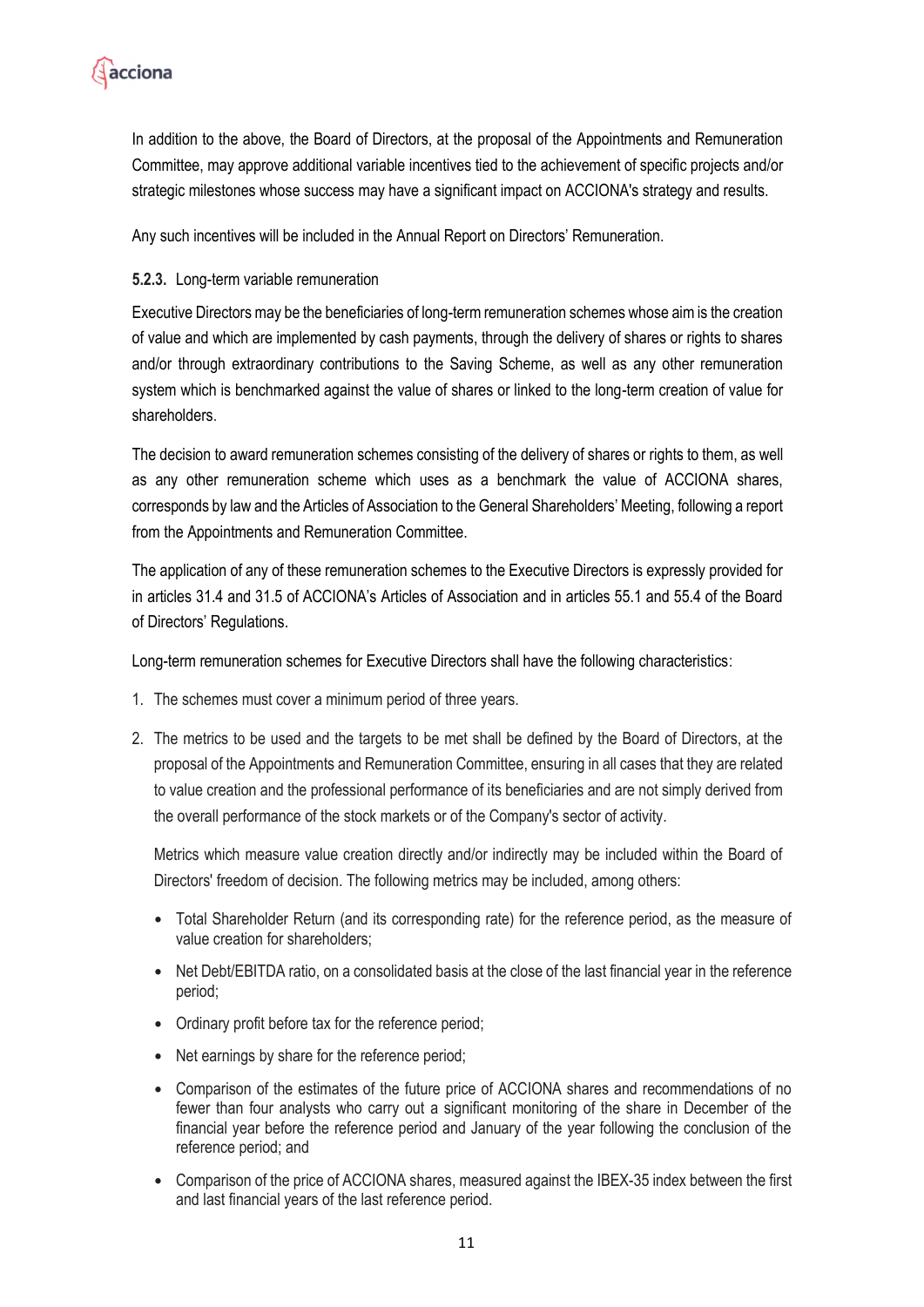

After taking into account the recommendation of the Appointments and Remuneration Committee, the Board of Directors shall define at least the following with respect to the agreed metric(s):

- The minimum level below which no achievement is considered to have been attained; and
- In the event of more than one metric, the weighting attributed to each of them in the quantification of the level of achievement in the reference period.
- 3. The schemes may be paid in cash, through the delivery of shares, options on shares or remunerative rights linked to share values and/or extraordinary contributions to the Saving Scheme, provided that they comply with the targets established for this purpose.
- 4. Long-term remuneration schemes shall include the necessary safeguards to avoid excessive risktaking and the rewarding of unfavourable outcomes. Specifically, at least 20% of the long-term incentive which Executive Directors have the right to receive are subject to a deferral period of one (1) year, and are paid after the drafting of the Consolidated Financial Statements of ACCIONA and its group corresponding to the financial year following the last calculation period for the accrual of remuneration for which an unqualified audit report is issued, provided that in the opinion of the Board of Directors, at the request of the Appointments and Remuneration Committee, a situation subject to malus provisions, as indicated in the following paragraph, does not occur.

In addition, within three (3) years from each date on which an incentive is paid (including the deferred payment of part of the incentive), ACCIONA may claw back in full or in part from the Executive Directors of the amount of the incentive paid to the Executive Director if during the said period of three (3) years, any of the following malus conditions is in place, in the opinion of the Board of Directors, at the request of the Appointments and Remuneration Committee: (i) the Executive Director commits a serious breach of the duties of diligence or loyalty with which he or she should perform their duties in ACCIONA, or for any other serious and culpable breach of obligations that the Executive Director has assumed under their contract with ACCIONA to carry out executive duties; (ii) there is evidence that the Executive Director has received the incentive in execution of the plan based on data whose imprecision is subsequently demonstrated as manifest; or (iii) the Executive Director breaches any post-contractual no-compete agreement entered into or assumed with respect to ACCIONA.

5. In the case of remuneration schemes consisting of the delivery of shares, in no case may the number of shares delivered exceed the maximum number of shares approved by the General Meeting.

The cost of payment on account of the share-based remuneration schemes will not be charged to the beneficiaries, with the Company assuming the tax cost which said income on account has in the personal taxation of the beneficiaries within the limits established by law.

#### <span id="page-11-0"></span>**5.2.4.** Saving Scheme

The Company has established a Saving Scheme linked to survival at a certain age, permanent disability in the degrees of total, absolute and severe disability, and death, aimed exclusively at Executive Directors, for the purpose of supplementing their public Social Security benefits, under the terms and conditions established in the Regulations of the aforementioned Scheme.

The contributions to the Executive Directors will be for an amount equivalent to 100% of the fixed salary,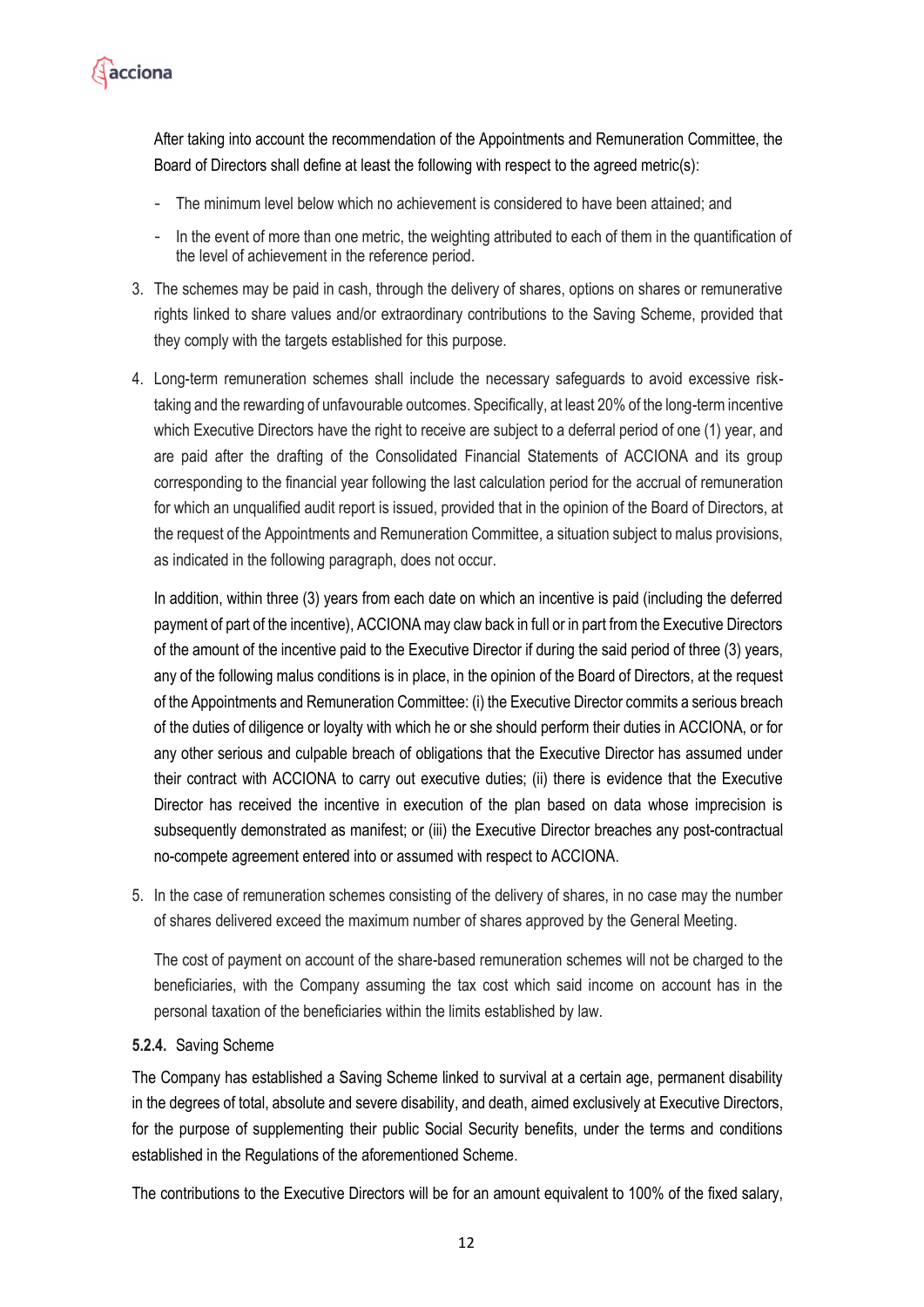

although the Board of Directors, acting at the proposal of the Appointments and Remuneration Committee, may approve the modification of these contributions to adjust them to the performance of the business and the market.

Ordinary contributions may be made to the aforementioned Saving Scheme, the amount of which shall be approved by the Board of Directors, at the proposal of the Appointments and Remuneration Committee, in accordance at all times with the Executive Directors' contracts; and extraordinary contributions charged to their respective annual Variable Remuneration, at the discretion of the Executive Directors, under section 5.2.2 above.

In addition, the Board of Directors, at the proposal of the Appointments and Remuneration Committee, may approve extraordinary contributions to the aforementioned Saving Scheme for Executive Directors, giving details in the Annual Directors' Remuneration Report.

Under the Saving Scheme established by ACCIONA, the eligibility condition for beneficiaries will be lost (i) if any of the risk contingencies covered occur, and thus the provision is paid; (ii) on reaching the age of 65; or (iii) in case of the end of the period in office of a director, for a reason other than the above.

Moreover, Directors will lose their accumulated financial rights in the Saving Scheme and therefore will not receive the benefit derived, in case of (a) removal or voluntary retirement; or (b) removal due to a breach of duties or due to causing harm to ACCIONA, with a final court judgement handed down by the competent authority.

The Board of Directors, at the proposal of the Appointments and Remuneration Committee, may approve the cancellation or early maturity of the Saving Scheme, in whole or in part, and may recognise financial compensation to Executive Directors in the event of cancellation, provided that their accrued economic rights have not been forfeited by that date. The aforementioned compensation may not exceed the funds accumulated in the Saving Scheme that are subject to cancellation, giving the corresponding details in the Annual Directors' Remuneration Report.

#### <span id="page-12-0"></span>**5.2.5.** Other remuneration in kind

In addition to the aforementioned remuneration items, Executive Directors receive certain remuneration in kind, which consist of the following items: life insurance, company car and medical insurance, in accordance with the Company's Benefits Policy in effect at any given time.

Executive Directors shall be entitled to reimbursement of any reasonable expenses (travel, transport, subsistence, mobile telephone, representation or otherwise) incurred in the performance of their services to the Company, provided they are duly documented.

Changes to these remunerations may be approved by the Board at the proposal of the Appointments and Remuneration Committee.

#### <span id="page-12-1"></span>**5.2.6.** Main terms and conditions of contracts

Executive Directors provide their services in the performance of executive duties under indefinite-term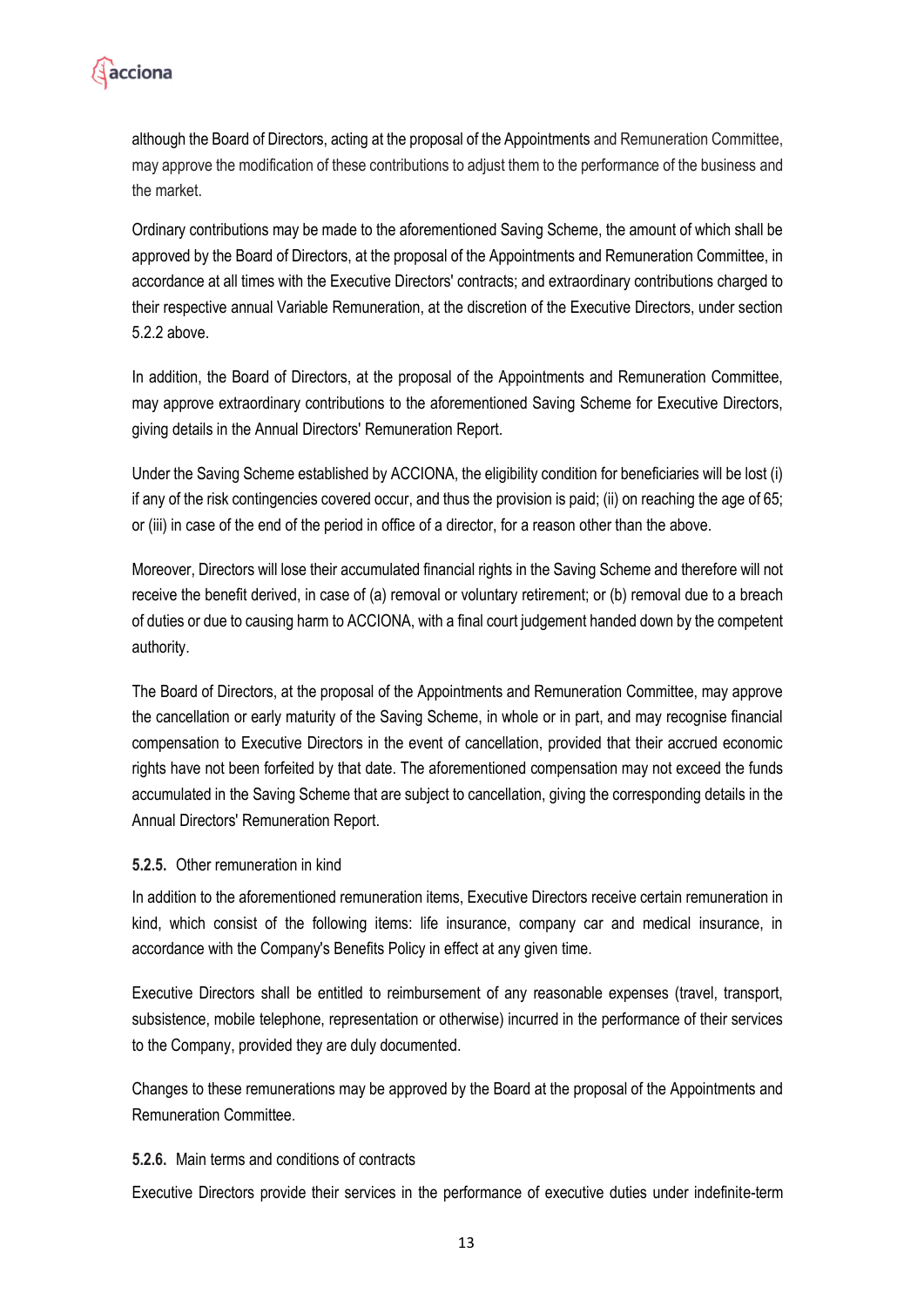

commercial contracts. Article 31.1 of ACCIONA's Articles of Association establishes a three-year term of office for directors, who may be re-elected one or more times.

The Board of Directors Regulations establish that the Executive Directors must tender their resignation to the Board of Directors, and if the Board considers it appropriate, may formalise the resignation when they resign from the executive office for which they have been appointed director.

No indemnities are agreed for early termination or removal of Directors from the exercise of their executive duties, nor are there any hiring bonuses, continuity clauses or notice periods.

Services are rendered by the Executive Directors on the basis of sole and full dedication, without prejudice to the possibility of holding positions in family companies whose activity is not in competition with the Acciona Group, or institutional representative positions in non-profit institutions, unless expressly authorised by the Company, where such authorisation shall not be unreasonably withheld, and provided that the rules of corporate governance are fulfilled.

For a further period of one year from the termination of their contract with the Company, Executive Directors shall refrain from:

- a. Rendering services, directly or indirectly, to any person, business or company (whether as a partner, officer, employee, consultant, investor, borrower or otherwise) that is in competition with the business of the Company or the Acciona Group, unless expressly authorised by the Company, where such authorisation shall not be unreasonably withheld;
- b. Holding, directly or indirectly, the capital of any company or entity that is in competition with the business of the Company or the Acciona Group. This prohibition shall not be deemed to have been breached with respect to a non-significant shareholding. For these purposes, a shareholding is not considered to be significant when it is an investment that does not confer, directly or indirectly, management duties or significant influence on the competing company.
- c. Employing, or attempting to employ or persuading any member (of staff or) of the management team of the Company or of any other company belonging to the Acciona Group to resign, or persuading or attempting to persuade any agent, client, supplier or collaborator of the Company or of the Acciona Group to terminate their relationship with them.

The contracts entered into with the Executive Directors exclude any indemnity linked to the postcontractual non-compete prohibition during the one-year term assumed by the Executive Directors.

## <span id="page-13-0"></span>**6.** GOVERNANCE

#### <span id="page-13-1"></span>**6.1.** Review and approval of the Policy

This Policy will be approved by the General Shareholders' Meeting, acting on a report by the Appointments and Remuneration Committee. The two documents will be made available to the shareholders on the Company's website as soon as notice of the General Meeting is published.

The Remuneration Policy of ACCIONA's Board of Directors shall be analysed and reviewed periodically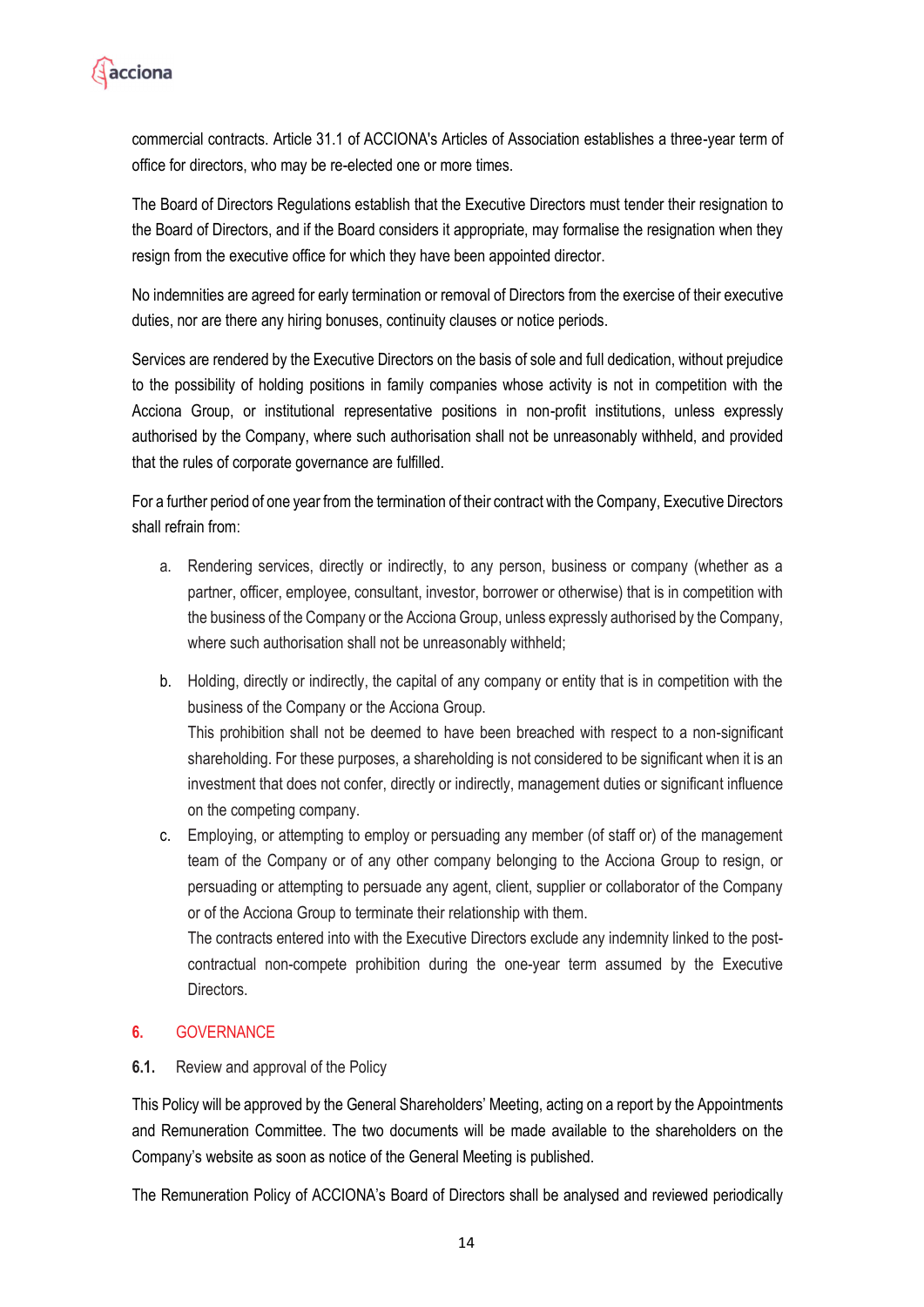

by the Appointments and Remuneration Committee, which shall submit to the Board of Directors any proposals for modification that it deems necessary, based on the performance of the Company and the market, as well as any adaptations that may be required to comply at all times with prevailing regulations and the rules of good corporate governance.

In the event of a review of the Policy, a description and explanation shall be given of any significant changes and how account was taken of any votes taken and opinions received from shareholders on the Policy and the Annual Directors' Remuneration Reports since the date of the most recent vote on the Remuneration Policy at the General Shareholders' Meeting.

In any event, the Appointments and Remuneration Committee shall ensure the correct interpretation and resolution of any conflicts of interest that should arise in connection with the application and review of the Remuneration Policy.

#### <span id="page-14-0"></span>**6.2.** Oversight and implementation

ACCIONA's Board of Directors is responsible for establishing a system of control and oversight of the specific requirements of the Remuneration Policy applicable to the members of the Board of Directors that ensures compliance with and effective application of the principles established in this Policy.

#### <span id="page-14-1"></span>**6.3.** Exceptions

The Company may apply, within the current regulatory framework, exceptions to any or all of the remuneration items described in this Policy, depending on the particular needs of ACCIONA's business, as well as those derived from the macroeconomic situation of the geographies in which the Company operates.

In this respect, the application of such exceptions shall require a reasoned proposal from the Appointments and Remuneration Committee, which must in all cases be analysed and approved by the Board of Directors.

Likewise, any application of an exception shall be duly recorded and explained in the corresponding Annual Directors' Remuneration Report.

The exceptional circumstances referred to in this section shall only relate to situations where the exception to the Remuneration Policy is necessary to serve the long-term interests and sustainability of the Company as a whole or to ensure its viability.

#### <span id="page-14-2"></span>**7.** REMUNERATION POLICY APPLICABLE TO NEW DIRECTORS

The remuneration system described above for Executive Directors shall apply to any Executive Director who joins the Board of Directors during the term of this Policy.

The Board of Directors, subject to a report from the Appointments and Remuneration Committee, shall determine the items and amounts of the remuneration system applicable to the new Executive Director, taking into account the time of their incorporation, the duties assigned, the responsibilities assumed, his professional experience, the market remuneration of that post and any others it deems appropriate, which shall be duly reflected in the corresponding contract to be signed between the Company and the new